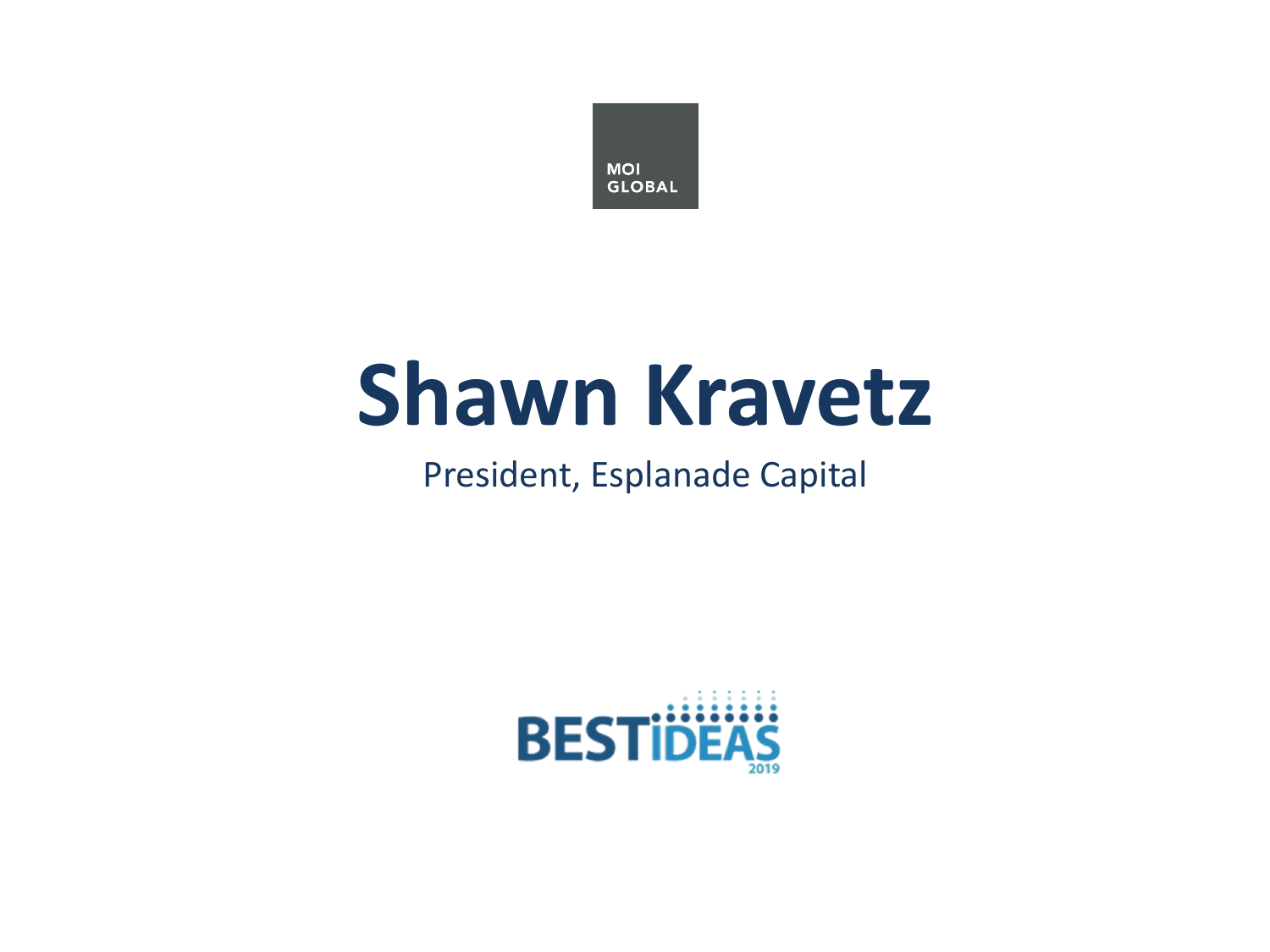# **ESPLANADE**

#### **CAPITAL**

BEST IDEAS 2019, HOSTED BY MOI GLOBAL CENTURY CASINOS, INC. (CNTY) SALE OF THE CENTURY JANUARY 2019



ESPLANADE CAPITAL LLC • ONE INTERNATIONAL PLACE • 14TH FLOOR • BOSTON, MA 02110 TELEPHONE: 617.502.9930 TELEFAX: 617.502.9932 www.esplanadecapital.com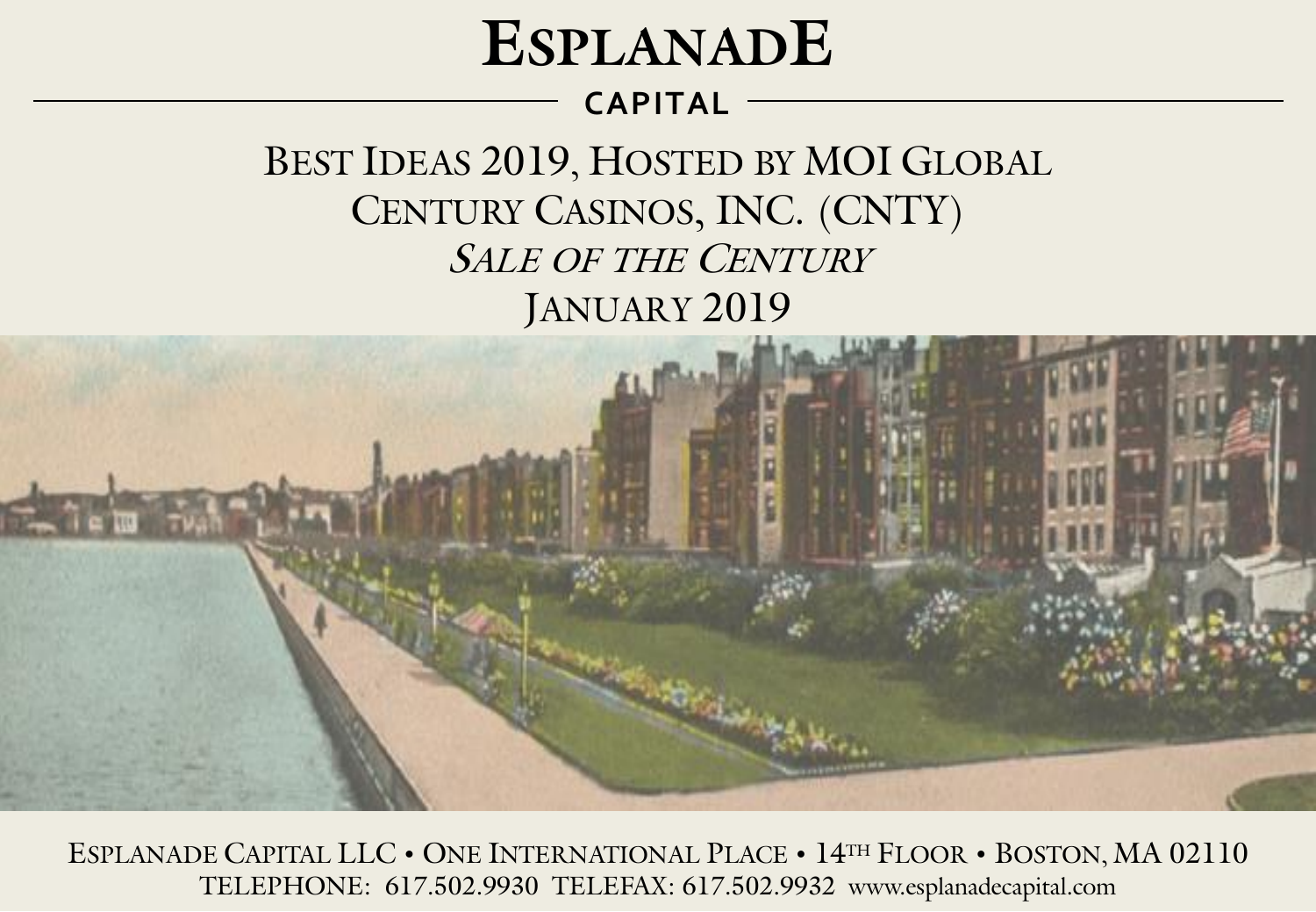The information included herein is not intended to be, and should not be construed as an offer or a solicitation of an offer of securities of any of the funds managed by Esplanade Capital LLC ("Esplanade" or "we"). Access to information about the funds is limited to investors who either qualify as accredited investors within the meaning of the Securities Act of 1933, as amended, or those investors who generally are sophisticated in financial matters, such that they are capable of evaluating the merits and risks of prospective investments.

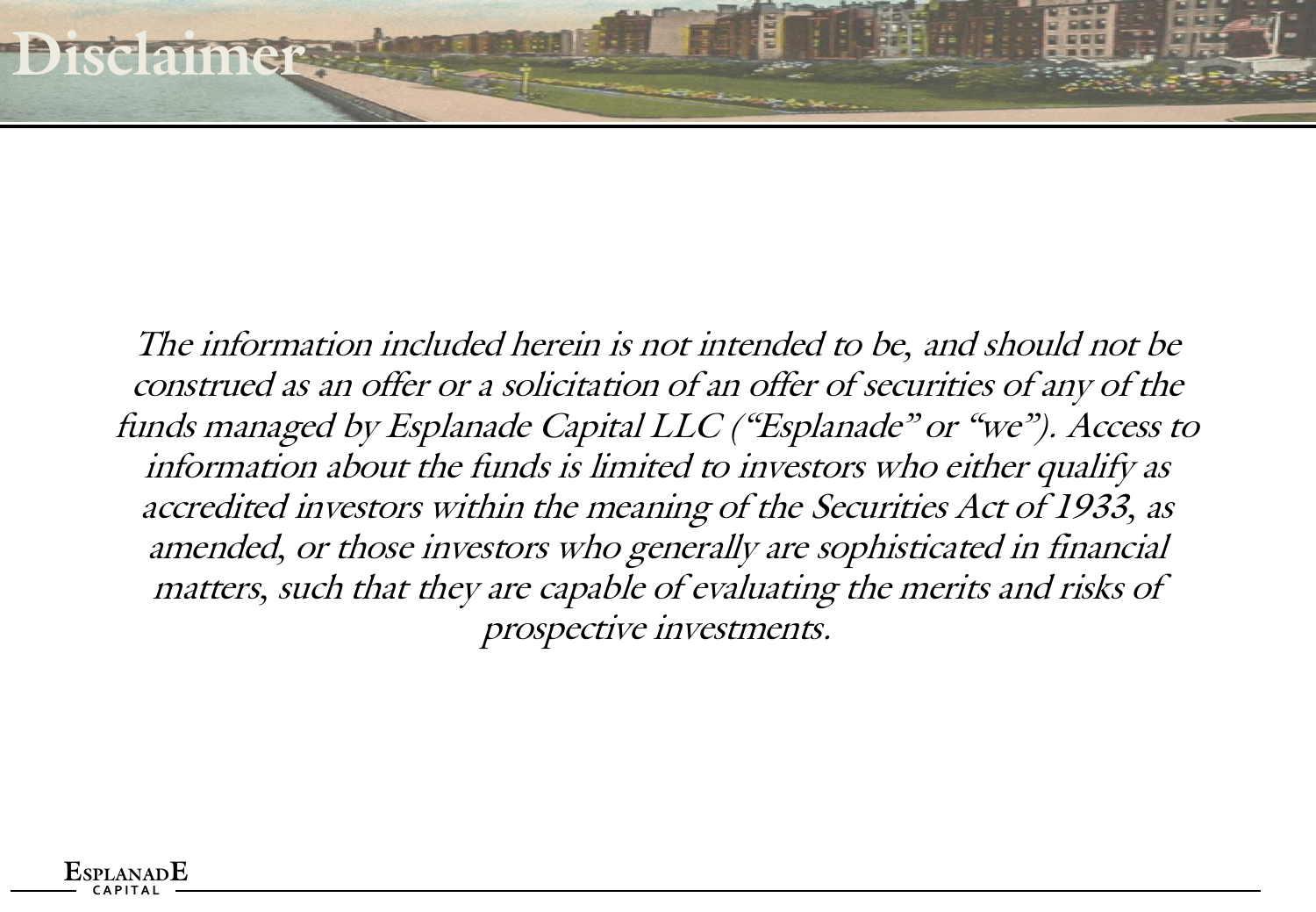# **Summary**

- ➢ Lumped into broad market and casino gaming doldrums, investors are ignoring the least expensive, most conservatively levered, and durable growth story in casino gaming: Century Casinos (CNTY-US)
- ➢ Owns and operates a diversified international portfolio of mid-market casino properties

- ➢ Shares poised to rebound in 2019 catalyzed by several drivers most of which rely on internal execution and not macroeconomic or sector factors
	- ➢ Opening of largest greenfield property in CNTY history Century Mile Racetrack and Casino (Edmonton)
	- ➢ Emerging strongly from casino license renewal frictions in Poland that suffocated 2018 EBITDA and masked some of the best top-line trends in global casino gaming
	- ➢ Ramping newly opened Century Casino Bath (UK) and erasing related 2018 property-level EBITDA losses
	- ➢ Employing best-in-class balance sheet (0.3X net leverage) to allocate capital toward value creating investments including high ROI greenfield developments, modest accretive acquisitions, and share repurchases
	- ➢ Showing progress on forgotten developments in Vietnam (near China border) and Bermuda (would open as 1st and only casino)
- ➢ Deeply undervalued and supported by almost any valuation metric from slower growing (or shrinking) peer valuations, recent sector M&A, and historical trading multiples
- ➢ Upside driven by achieving stated EBITDA targets at new properties and return to historical profitability in turning Poland segment
- We believe CNTY shares are worth at least 40% more than the current market price in a conservative base case and present more than 90% upside in modest high case scenarios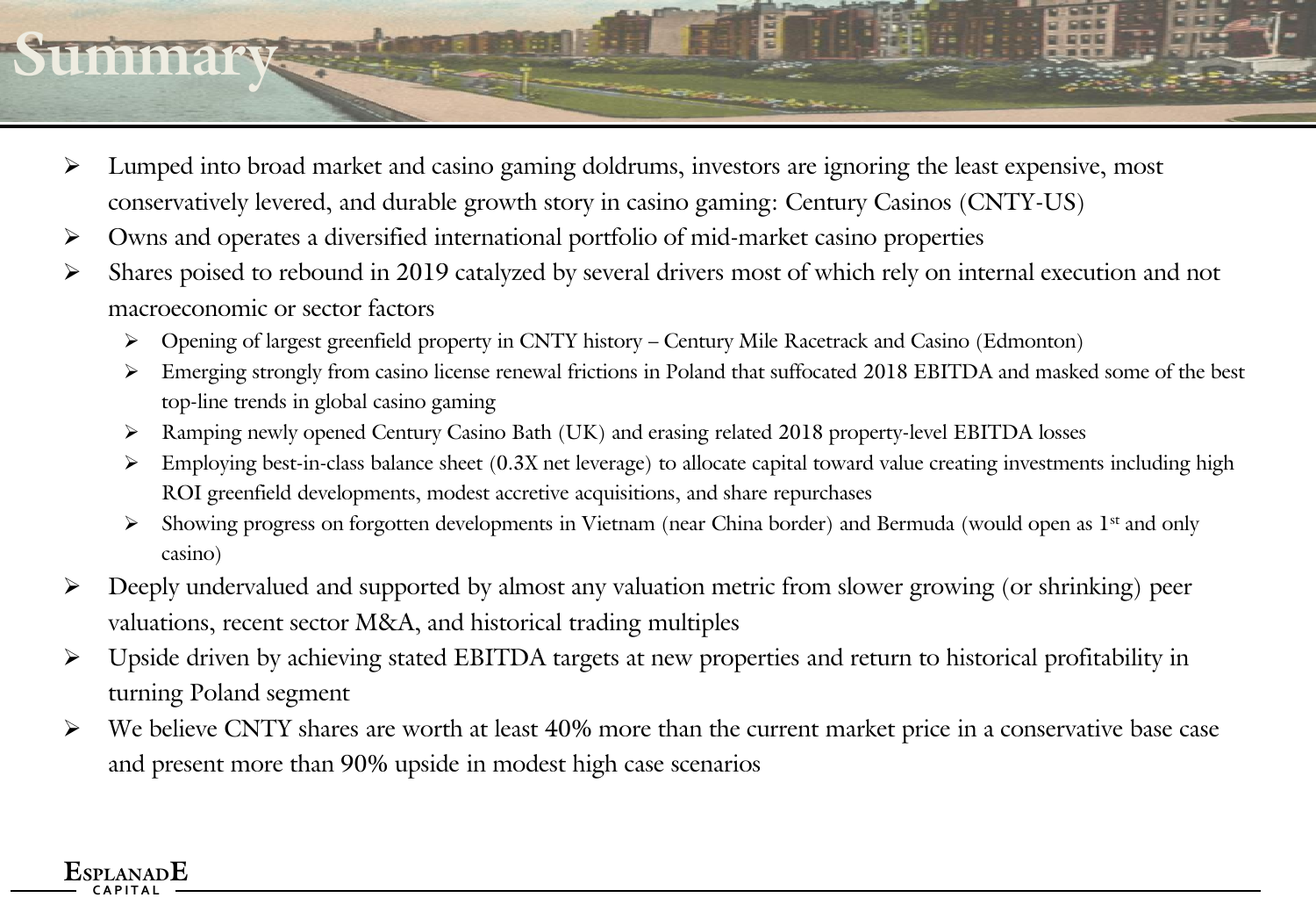## **Company Overview**

#### **DESCRIPTION**

- Leading international mid-sized and mid-market casino developer, owner and operator in regulated markets
- Casinos and new developments located in attractive markets with limited new competition risk
- Track record of accretive developments and acquisitions
- Longstanding co-CEOs hold ~12% stake in CNTY
- Substantial near-term growth drivers including CNTY's largest greenfield development project opening in 2019 and anniversarying several transient 2018 headwinds
- 4,615 gaming machines (slots) and 234 gaming tables
	- Five properties in Alberta, Canada
	- Two casinos in Colorado
	- 66.6% ownership interest in Casinos Poland, the owner of eight casino licenses throughout Poland, seven of which are operating
	- Newly opened casino in Bath, England
	- Recently acquired a 51% ownership interest in Golden Hospitality, which manages a hotel and international gaming club in Vietnam near the China border
	- 13 ship-based casinos under agreements with three cruise ship owners
	- 7.5% interest in an Argentinian casino operator service provider
	- Partnership to develop hotel-based casino in Bermuda

#### **CORPORATE HISTORY & MILESTONES**

- 1992: CNTY founded by current co-CEOs Erwin Haitzmann and Peter Hoetzinger
- 1994: First casino in Colorado and IPO on NASDAQ
- 2000: Opened casinos in South Africa (sold at  $\sim$  9.0X EBITDA in 2009)
- 2006: Entered Canada market through Edmonton property
- 2007: Entered Poland market

**ESPLANADE C A P I T A L**

- 2015: Opened Century Downs Casino in Calgary
- 2016: Opened ship-based casino for Chinese market
- 2018: Entered UK market and Vietnam market with majority stake in small operator
- 2019: Opening largest-in-history development project in Edmonton

| <b>OWNERSHIP</b>        |          |                     |         |  |  |  |  |  |  |
|-------------------------|----------|---------------------|---------|--|--|--|--|--|--|
| <b>Insider</b>          | $\%$ O/S | Institution/Insider | $%$ O/S |  |  |  |  |  |  |
| Co-CEO Erwin Haitzmann  | 5.6%     | Ariel Investments   | 12.7%   |  |  |  |  |  |  |
| Co-CEO Peter Hoetzinger | 5.2%     | <b>Black Rock</b>   | 7.5%    |  |  |  |  |  |  |
|                         |          | Wells Capital       | 4.6%    |  |  |  |  |  |  |
|                         |          | Vanguard            | 4.3%    |  |  |  |  |  |  |
|                         |          | Thomas Graf         | 3.9%    |  |  |  |  |  |  |

Source : FactSet, Company Reports, Esplanade Capital analysis

| FINANCIAL AND VALUATION SNAPSHOT |         |            |               |            |  |  |  |  |  |  |  |
|----------------------------------|---------|------------|---------------|------------|--|--|--|--|--|--|--|
| Share Price                      | \$6.74  |            | Revenue $(1)$ | EV/Revenue |  |  |  |  |  |  |  |
| Diluted Shares                   | 30.0    | 2015A      | \$134.4       | 1.6x       |  |  |  |  |  |  |  |
| Market Capitalization            | \$202.1 | 2016A      | \$139.2       | 1.5x       |  |  |  |  |  |  |  |
|                                  |         | 2017A      | \$154.1       | 1.4x       |  |  |  |  |  |  |  |
| Cash and Equivalents             | \$46.8  | <b>TTM</b> | \$163.1       | 1.3x       |  |  |  |  |  |  |  |
|                                  |         | 2018E      | \$165.9       | 1.3x       |  |  |  |  |  |  |  |
| Current Portion of LT Debt       | \$20.1  | 2019E      | \$192.7       | 1.1x       |  |  |  |  |  |  |  |
| LT Debt                          | \$33.2  | 2020E      | \$209.6       | 1.0x       |  |  |  |  |  |  |  |
| Total Debt                       | \$53.3  |            |               |            |  |  |  |  |  |  |  |
|                                  |         |            | EBITDA $(1)$  | EV/EBITDA  |  |  |  |  |  |  |  |
| Non-controlling Interest         | \$7.2   | 2015A      | \$23.5        | 9.1x       |  |  |  |  |  |  |  |
| Equity & Cost Investments        | \$1.4   | 2016A      | \$25.8        | 8.3x       |  |  |  |  |  |  |  |
| Enterprise Value                 | \$214.3 | 2017A      | \$26.1        | 8.2x       |  |  |  |  |  |  |  |
|                                  |         | TTM        | \$23.0        | 9.3x       |  |  |  |  |  |  |  |
| Gross Debt to TTM EBITDA         | 2.3x    | 2018E      | \$24.5        | 8.7x       |  |  |  |  |  |  |  |
| Net Debt to TTM EBITDA           | 0.3x    | 2019E      | \$35.7        | 6.0x       |  |  |  |  |  |  |  |
|                                  |         | 2020E      | \$44.4        | 4.8x       |  |  |  |  |  |  |  |

(1) FactSet Consensus Estimates

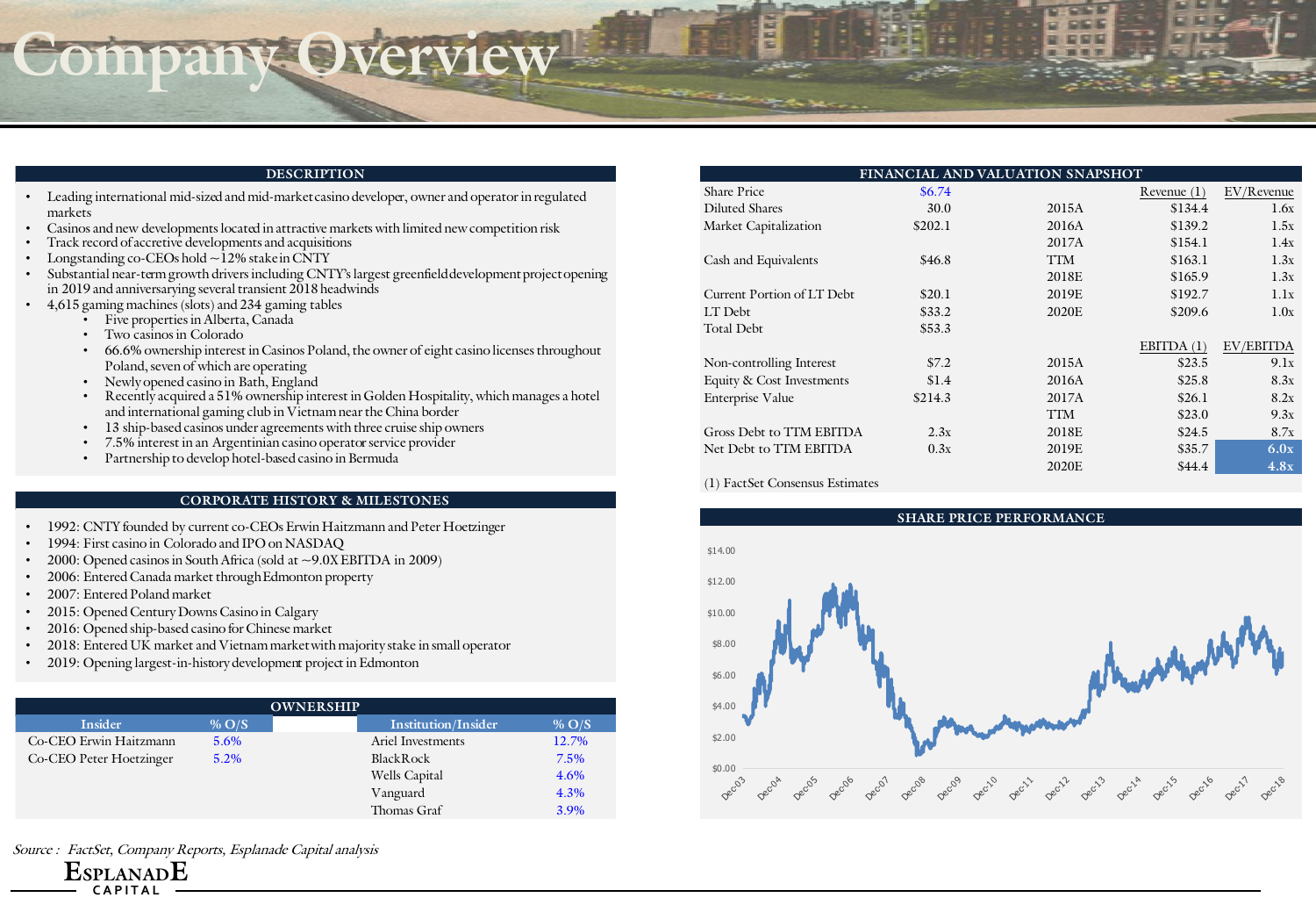### **Segment Contribution**

|                                          |                    | <b>REVENUE</b> |            | <b>EBITDA</b> |            |            |  |
|------------------------------------------|--------------------|----------------|------------|---------------|------------|------------|--|
| US\$M                                    | $2016\overline{A}$ | 2017A          | <b>TTM</b> | 2016A         | 2017A      | <b>TTM</b> |  |
| CANADA (ALBERTA PROVINCE)                | \$50.2             | \$57.7         | \$60.9     | \$16.3        | \$18.2     | \$19.5     |  |
| Century Casino & Hotel, Edmonton         | \$21.6             | \$21.2         | \$21.5     | \$7.7         | \$7.7      | \$7.8      |  |
| Century Casino St. Albert                | \$2.0              | \$8.8          | \$9.0      | \$0.6         | \$2.7      | \$2.6      |  |
| Century Casino, Calgary                  | \$7.6              | \$7.7          | \$8.1      | \$0.9         | \$0.5      | \$0.6      |  |
| Century Downs Racetrack & Casino         | \$16.0             | \$17.4         | \$19.7     | \$6.7         | \$7.1      | \$8.1      |  |
| Century Bets!                            | \$3.0              | \$2.7          | \$2.6      | \$0.3\$       | \$0.3\$    | \$0.3      |  |
| Century Mile (opening 2019)              | \$0.0              | \$0.0          | \$0.0      | \$0.0         | \$0.0      | \$0.0      |  |
| UNITED STATES (COLORADO)                 | \$30.1             | \$32.2         | \$33.2     | \$7.2         | \$8.0      | \$8.1      |  |
| Century Casino & Hotel, Central City     | \$18.0             | \$19.2         | \$19.4     | \$4.0         | \$4.2      | \$3.8      |  |
| Century Casino & Hotel, Cripple Creek    | \$12.2             | \$12.9         | \$13.8     | \$3.2         | \$3.8      | \$4.3      |  |
| <b>POLAND</b>                            | \$54.9             | \$59.8         | \$64.1     | \$8.1         | \$6.4      | \$4.2\$    |  |
| Marriott Hotel Warsaw                    |                    |                |            |               |            |            |  |
| <b>Hilton Hotel Warsaw</b>               |                    |                |            |               |            |            |  |
| Hotel President Bielsko-Biala            |                    |                |            |               |            |            |  |
| Park Inn by Radisson Katowice            |                    |                |            |               |            |            |  |
| Double Tree Hilton Hotel Wroclaw         |                    |                |            |               |            |            |  |
| Dwor Kosciuszko Hotel Krakow             |                    |                |            |               |            |            |  |
| Manufaktura Entertainment Complex Lodz   |                    |                |            |               |            |            |  |
| <b>CORPORATE &amp; OTHER</b>             | \$4.0              | \$4.4          | \$4.9      | (\$5.8)       | $($ \$6.5) | $(\$8.7)$  |  |
| Cruise Ships & Other                     |                    |                |            |               |            |            |  |
| Vietnam Cao Bang                         |                    |                |            |               |            |            |  |
| Mendoza Central Entertainment, Argentina |                    |                |            |               |            |            |  |
| Century Casino Bermuda Development       |                    |                |            |               |            |            |  |
| Century Resorts Management               | \$4.0              | \$4.4          | \$3.3      | \$1.1         | \$0.9      | \$0.3\$    |  |
| Century Casino Bath, UK                  | \$0.0              | \$0.0          | \$1.6      | \$0.0         | \$0.0      | (S1.2)     |  |
| Corporate Overhead                       |                    |                |            | $($ \$6.9)    | (S7.4)     | (S7.8)     |  |



Ξ

医

圖

**IF E E** 

**The Media** 

Source : FactSet, Company Reports, Esplanade Capital analysis

**ESPLANADE**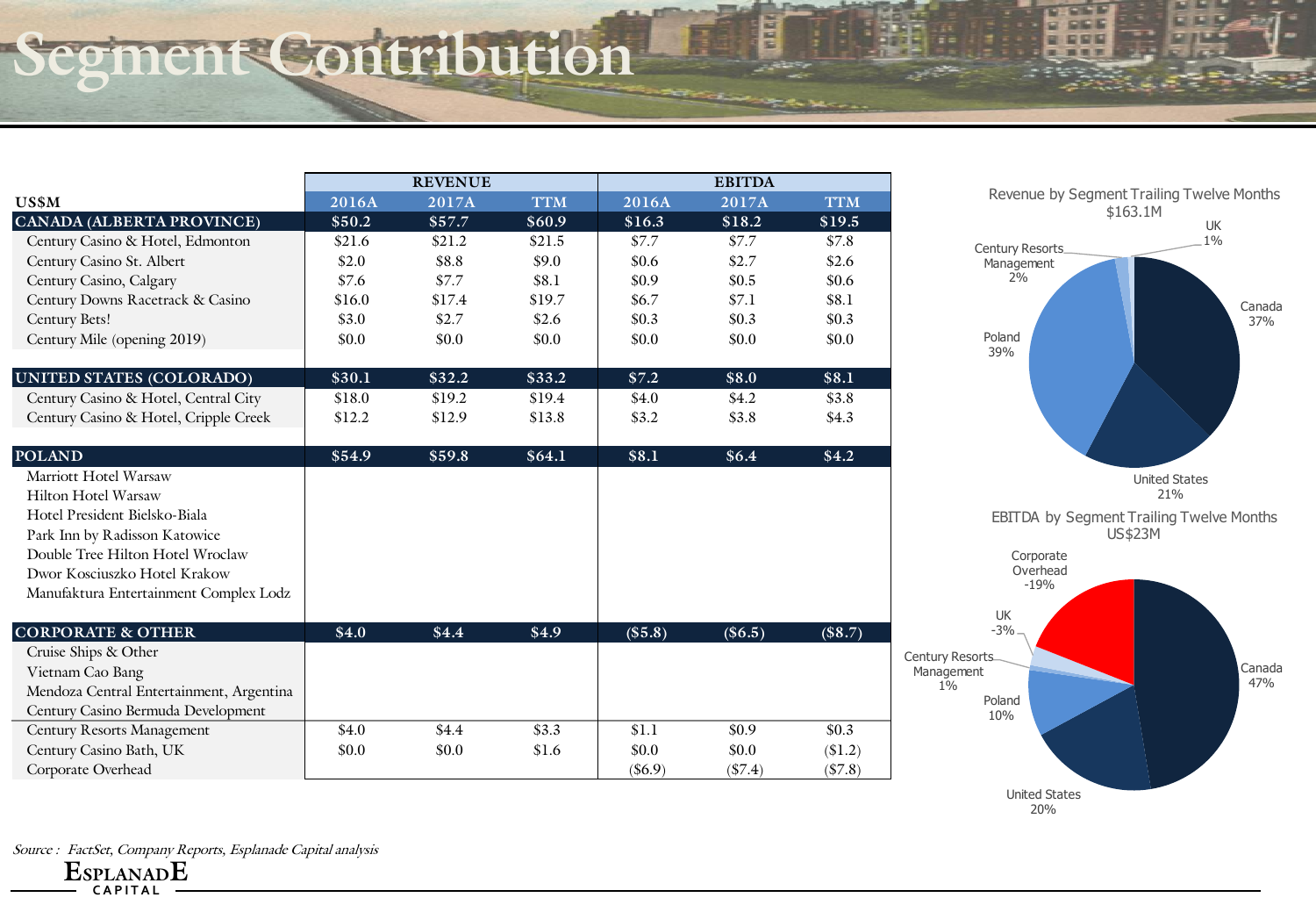### **2018 EBITDA Erosion**



计划机

| % of 2017<br><b>EBITDA</b> | 2018 EBITDA<br><b>DETRACTOR</b>      | <b>RECURRING</b><br><b>IN 2019</b> | 2019 OUTLOOK                                                                                     |
|----------------------------|--------------------------------------|------------------------------------|--------------------------------------------------------------------------------------------------|
| 5.3%                       | Poland                               | N <sub>o</sub>                     | Relicensing frictions completely resolved with forward visibility restored for<br>2019           |
| 1.7%                       | <b>Century Resorts</b><br>Management | Unclear                            | Puts and takes from legacy and new businesses result in volatile but almost<br>immaterial impact |
| $5.1\%$                    | <b>Century Casinos Bath</b>          | N <sub>o</sub>                     | Opening costs wane as casino ramps toward targeted 25% ROI on \$8M<br><i>uvestment</i>           |
| 1.6%                       | Corporate Overhead                   | Unclear                            | Oscillates with corporate development activities                                                 |

**ESPLANADE** Source : FactSet, Company Reports, Esplanade Capital analysis

**C A P I T A L**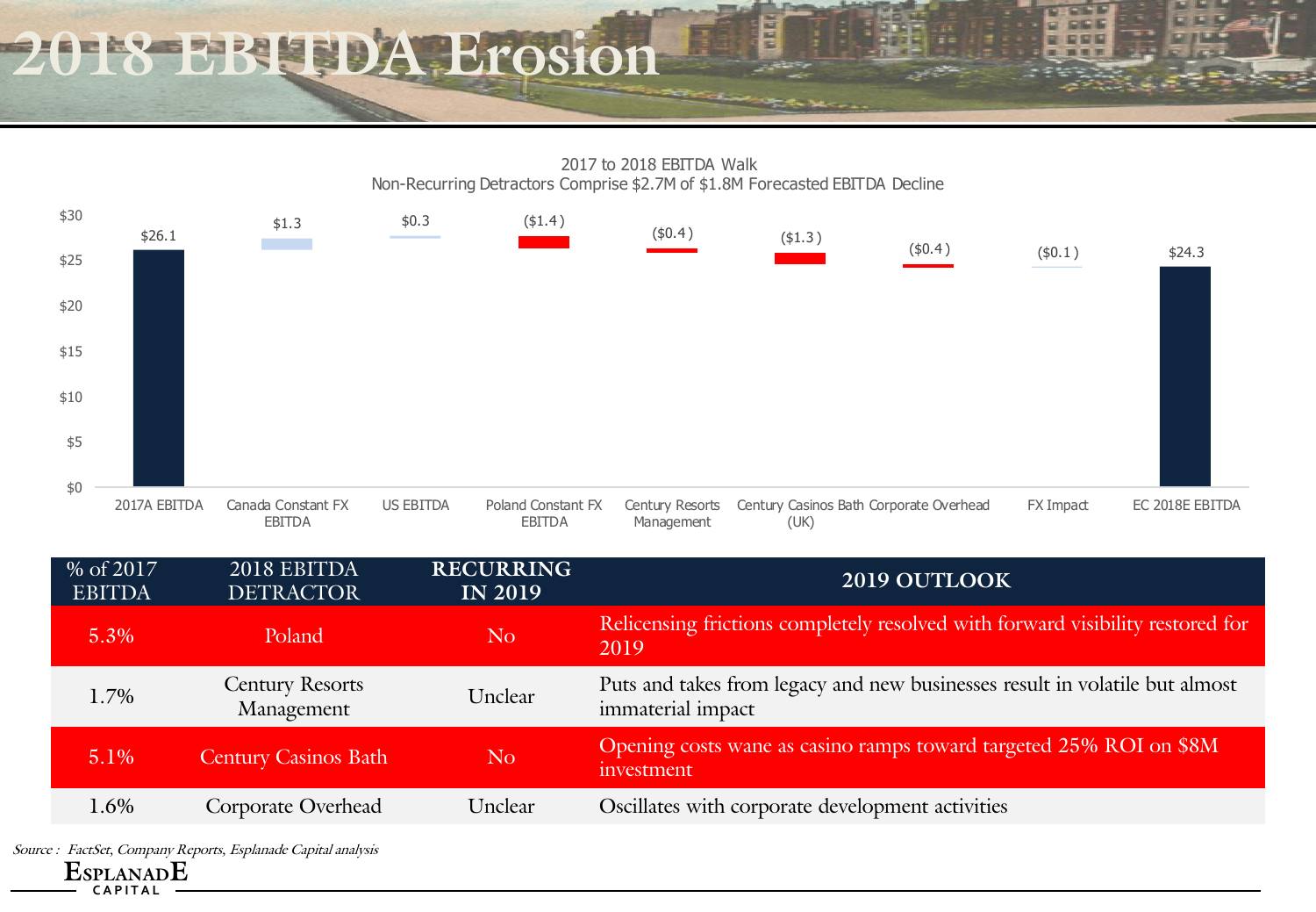# **Catalysts for 2019 and Beyond**

| Catalyst                                                | <b>Details</b>                                                                                                                                                                                                                                                                                                                                                                                                                                                                                                                                                                                                                                                | Impact                               |
|---------------------------------------------------------|---------------------------------------------------------------------------------------------------------------------------------------------------------------------------------------------------------------------------------------------------------------------------------------------------------------------------------------------------------------------------------------------------------------------------------------------------------------------------------------------------------------------------------------------------------------------------------------------------------------------------------------------------------------|--------------------------------------|
| Century Mile Racetrack and<br>Casino (Edmonton) Opening | Largest greenfield project in CNTY history scheduled to open in Q2 2019<br>$\bullet$<br>\$48M project with 25% targeted ROI or ~\$12M of EBITDA<br>$\bullet$<br>Located on Edmonton International Airport land and 20 miles from nearest<br>competitor<br>Supply actually exiting the market with closure of competitor property and transfer of<br>$\bullet$<br>license to Century Mile                                                                                                                                                                                                                                                                      | $\langle$ Q J $_{10}$<br>ROYAL FLUSH |
| <b>Casinos Poland Inflection</b>                        | 2018 performance suffered from license renewal frictions which literally resulted in<br>$\bullet$<br>casinos closing for periods of the year and driving EBITDA down nearly 50% YTD<br>2018<br>With licenses renewed (Q3 2018), CNTY is already producing strong results into<br>$\bullet$<br>2019 with Q3 revenues up 10% on a constant currency basis                                                                                                                                                                                                                                                                                                       | <b>FOUR OF A KIND</b>                |
| <b>Capital Allocation</b>                               | Employing best-in-class balance sheet (0.3X net leverage) to allocate capital toward<br>$\bullet$<br>value creating investments including high ROI greenfield developments, modest<br>accretive acquisitions, and share repurchases<br>Accelerating free cash flow in 2019 as Century Mile construction CAPEX subsides<br>$\bullet$<br>heightens focus on capital redeployment<br>\$14.7M share repurchase authorization ( $\sim$ 7-8% of outstanding shares)<br>Co-CEOs recently purchased shares in November and December on open market for<br>$\bullet$<br>1st time since late 2014 (after which shares rallied nearly 60% in the following 12<br>months) | <b>FLUSH</b>                         |
| Century Casino Bath (UK) Ramp                           | Slower than expected ramp in H2 2018 for this \$8M project<br>$\bullet$<br>Though targeted for \$2M of EBITDA when stabilized, merely breaking even will<br>$\bullet$<br>erase over \$1.3M of EBITDA losses from 2018                                                                                                                                                                                                                                                                                                                                                                                                                                         | 3<br>THREE OF A KIND                 |
| Gateway Casinos & Entertainment<br><b>IPO</b>           | GTWY is pursuing an US IPO with Morgan Stanley, Credit Suisse, and Goldman<br>Sachs in 2019<br>Operates numerous Canadian casinos and competes with CNTY in Alberta province<br>$\bullet$<br>Could provide a favorable mark-to-market for CNTY's Canada properties                                                                                                                                                                                                                                                                                                                                                                                            | THREE OF A KIND                      |

Ξ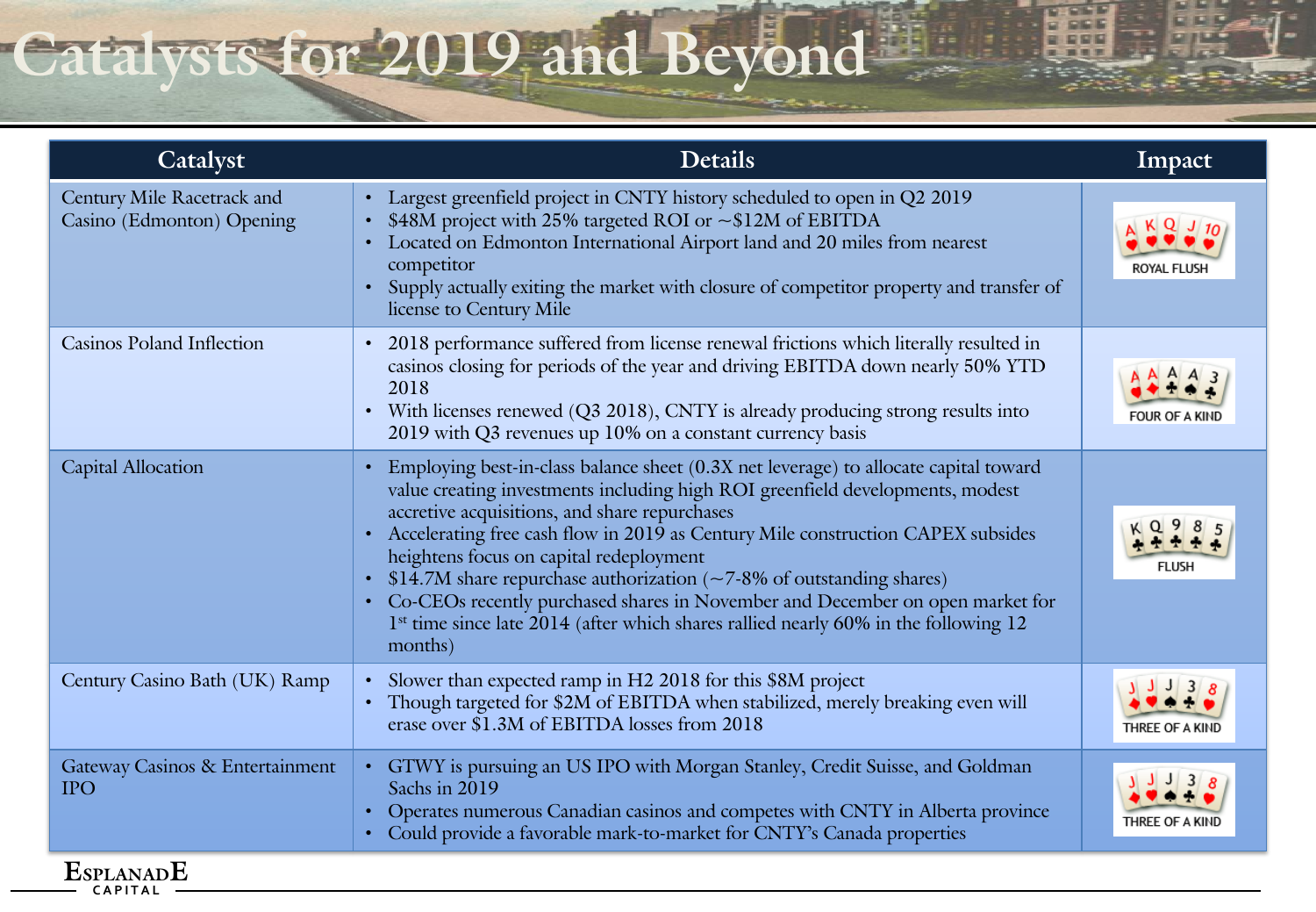# **Century Mile Racetrack & Casino**

#### **PROJECT OVERVIEW**

- ➢ CNTY's largest and most significant project to-date
- Strategically located on Edmonton International Airport land (20 miles from nearest casino and 30 miles from nearest CNTY property) and adjacent to an outlet center, golf club, hotels, restaurants and office buildings
- ➢ Development budget US\$48 million with targeted 25% ROI (US\$12M/CAD\$16M EBITDA)
- ➢ Projected opening in Q1/Q2 2019
- Property features

- o One-mile Racetrack
- o Casino with 550 slots (initially)
- o Restaurant, bar, betting and entertainment lounge
- No new capacity / supply to market with transfer of existing racino license from shuttering Northlands Park to Century Mile
	- o Northlands Park closing will positively impact existing Century Casino



| properties as well                  |                                    |                   |                   |        |                   |         |        |  |  |
|-------------------------------------|------------------------------------|-------------------|-------------------|--------|-------------------|---------|--------|--|--|
|                                     | <b>ESPLANADE CAPITAL ESTIMATES</b> |                   |                   |        |                   |         |        |  |  |
| <b>Canadian Dollars Millions</b>    | O <sub>2</sub> 19                  | O <sub>3</sub> 19 | O <sub>4</sub> 19 | O1 20  | O <sub>2</sub> 20 | Q3 20   | Q4 20  |  |  |
| <b>CENTURY MILE MODEL</b>           |                                    |                   |                   |        |                   |         |        |  |  |
| Revenue                             | \$5.0                              | \$6.0             | \$7.0             | \$8.0  | \$11.3            | \$10.5  | \$10.5 |  |  |
| <b>EBITDA</b>                       | \$0.0                              | \$0.6             | \$1.1             | \$1.6  | \$2.8             | \$3.2\$ | \$3.7  |  |  |
| <b>EBITDA</b> Margin                | $0.0\%$                            | 10.0%             | 15.0%             | 20.0%  | 25.0%             | 30.0%   | 35.0%  |  |  |
| Run-Rate Revenue                    | \$20.1                             | \$24.1            | \$28.1            | \$32.1 | \$45.2            | \$42.2  | \$42.2 |  |  |
| Run-Rate EBITDA                     | \$0.0                              | \$2.4             | \$4.2             | \$6.4  | \$11.3            | \$12.7  | \$14.8 |  |  |
| % of Stated Property EBITDA Target  | $0.0\%$                            | 15.1%             | 26.4%             | 40.2%  | 70.6%             | 79.1%   | 92.3%  |  |  |
| % of EC Estimated CNTY Total EBITDA | $0.0\%$                            | 5.1%              | 9.4%              | 13.8%  | 20.2%             | 20.6%   | 24.8%  |  |  |
| ~C                                  |                                    |                   |                   |        |                   |         |        |  |  |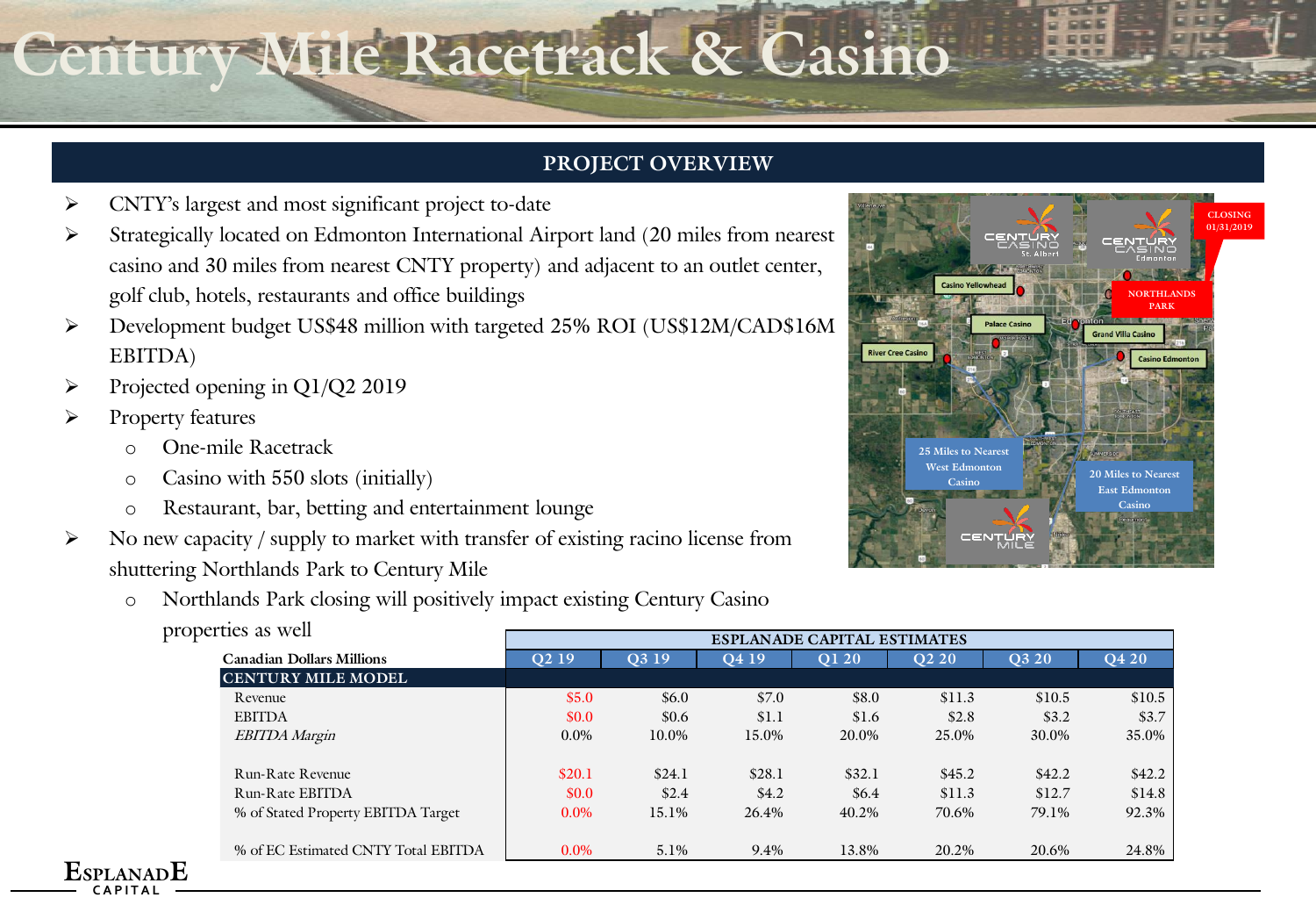### **Casinos Poland Inflection**

#### **RESOLUTION OF LICENSE/MARGIN ISSUES**

- ➢ CNTY EBITDA and shares have been dragged down by depressed bottom-line performance from its Casinos Poland segment
	- ➢ Though top-line trends remain strong, CNTY segment EBITDA suffered from additional expenses related to temporary closure of several of its casinos during the ongoing Polish license renewal proceedings
	- ➢ With 7 of 8 licenses renewed for 6 years in Q3 2018 (remaining license scheduled for renewal in Q1 2019), Poland margins should inflect meaningfully starting in Q4 2018
- ➢ Q3 2018 results substantiate the beginning of a turn

- o CNTY reported \$0.9M of Polish EBITDA in Q3 2018 with the entire amount effectively generated in September
- o These promising results imply a business capable of generating quarterly EBITDA in excess of \$2.5M
- ➢ CNTY continues to see robust demand throughout Poland, as evidenced by the 20% and 35% y/y increases in table drop and slot coin-in in Q3 2018
- ➢ Esplanade estimates that Casinos Poland can return to ~\$9.0M in 2019 and \$10.0M in 2020 vs. ~\$5.3M in 2018 which embeds limited contribution from new license (8 vs. 7 previously) and strong top-line trends
	- o Poland margins are limited by several factors including 50% GGR tax, and thus, EC models conservative margin expansion from 2018 trough

|                             | <b>ESPLANADE CAPITAL ESTIMATES</b> |        |        |        |              |  |  |  |  |  |
|-----------------------------|------------------------------------|--------|--------|--------|--------------|--|--|--|--|--|
| US DOLLARS                  | 2016A                              | 2017A  | 2018E  | 2019E  | <b>2020E</b> |  |  |  |  |  |
| <b>CASINOS POLAND MODEL</b> |                                    |        |        |        |              |  |  |  |  |  |
| Revenue                     | \$54.9                             | \$59.8 | \$65.4 | \$67.6 | \$69.7       |  |  |  |  |  |
| <b>EBITDA</b>               | \$8.1                              | \$6.4  | \$5.4  | \$9.0  | \$10.0       |  |  |  |  |  |
| <b>EBITDA Margin</b>        | 14.8%                              | 10.8%  | 8.2%   | 13.3%  | 14.4%        |  |  |  |  |  |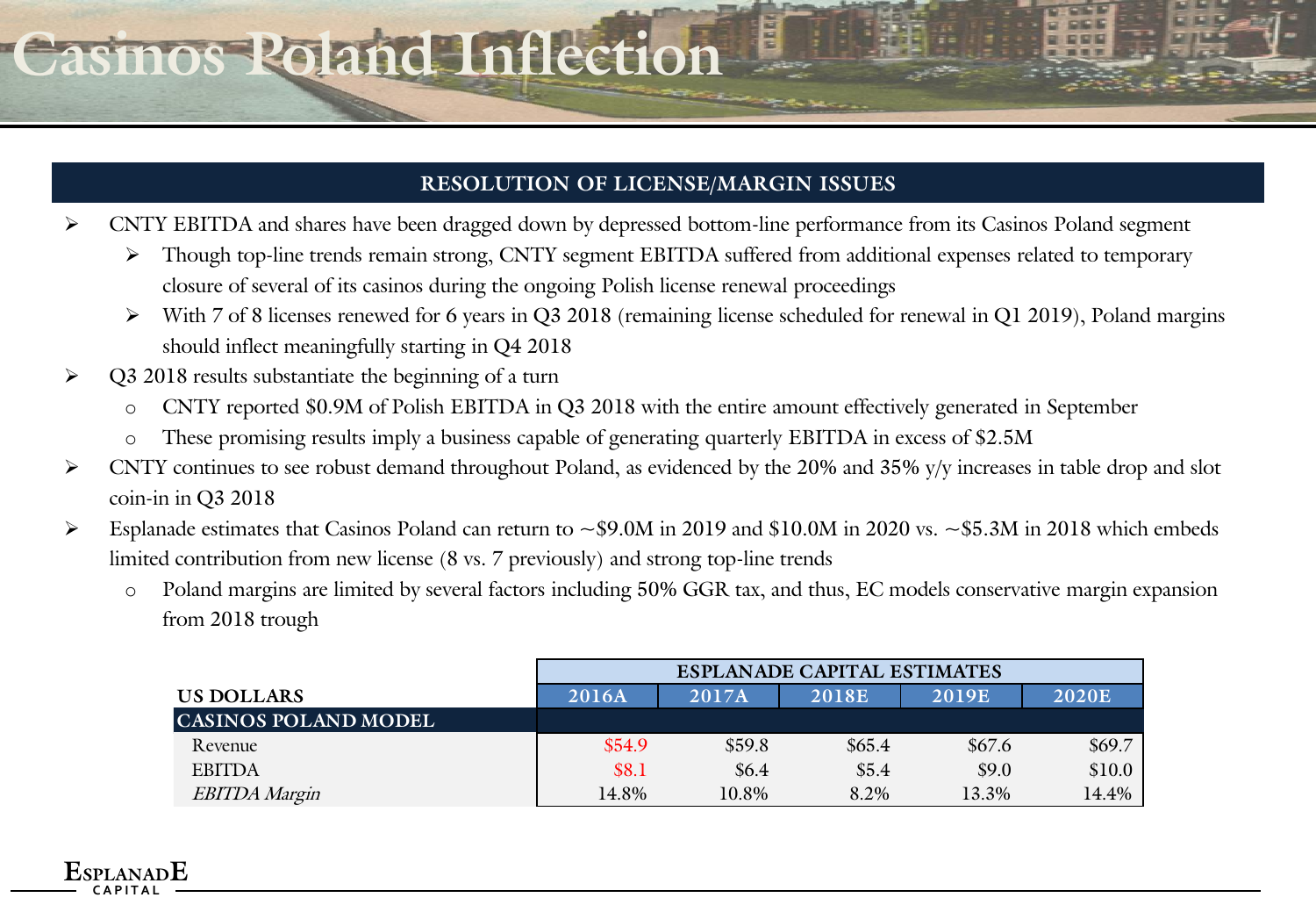# **CENTURY CASES**

#### **PROJECT OVERVIEW**

- ➢ Located 2 hours west of London, Century Casino Bath opened in May 2018
- ➢ CNTY invested \$8M to develop the property
- ➢ Targets 25% ROI or ~\$2M EBITDA
- ➢ Property features

- o 16 tables
- o 61 gaming machines
- $\triangleright$  Ramping slower than anticipated due to low hold (3.5% vs. normalized 7%), elevated start-up expenses, delayed opening of 3rd party hotel on-site, and new UK limitations on casino promotions and marketing
- ➢ Management remains confident in the \$2M EBITDA target but believes 2020 a more reasonable timeline
- ➢ Merely erasing the EBITDA losses will contribute \$1.3M to 2019 EBITDA
- ➢ Esplanade models a conservative ramp through 2020 which nonetheless adds to CNTY EBITDA in 2019 and 2020

|                                | <b>ESPLANADE CAPITAL ESTIMATES</b> |              |              |  |  |  |  |
|--------------------------------|------------------------------------|--------------|--------------|--|--|--|--|
| US DOLLARS                     | <b>2018E</b>                       | <b>2019E</b> | <b>2020E</b> |  |  |  |  |
| CENTURY CASINO BATH (UK) MODEL |                                    |              |              |  |  |  |  |
| Revenue                        | \$2.9                              | \$6.8        | \$7.6        |  |  |  |  |
| <b>EBITDA</b>                  | (S1.3)                             | \$0.4        | \$1.5        |  |  |  |  |
| <b>EBITDA Margin</b>           | $(45.2\%)$                         | 5.7%         | 19.4%        |  |  |  |  |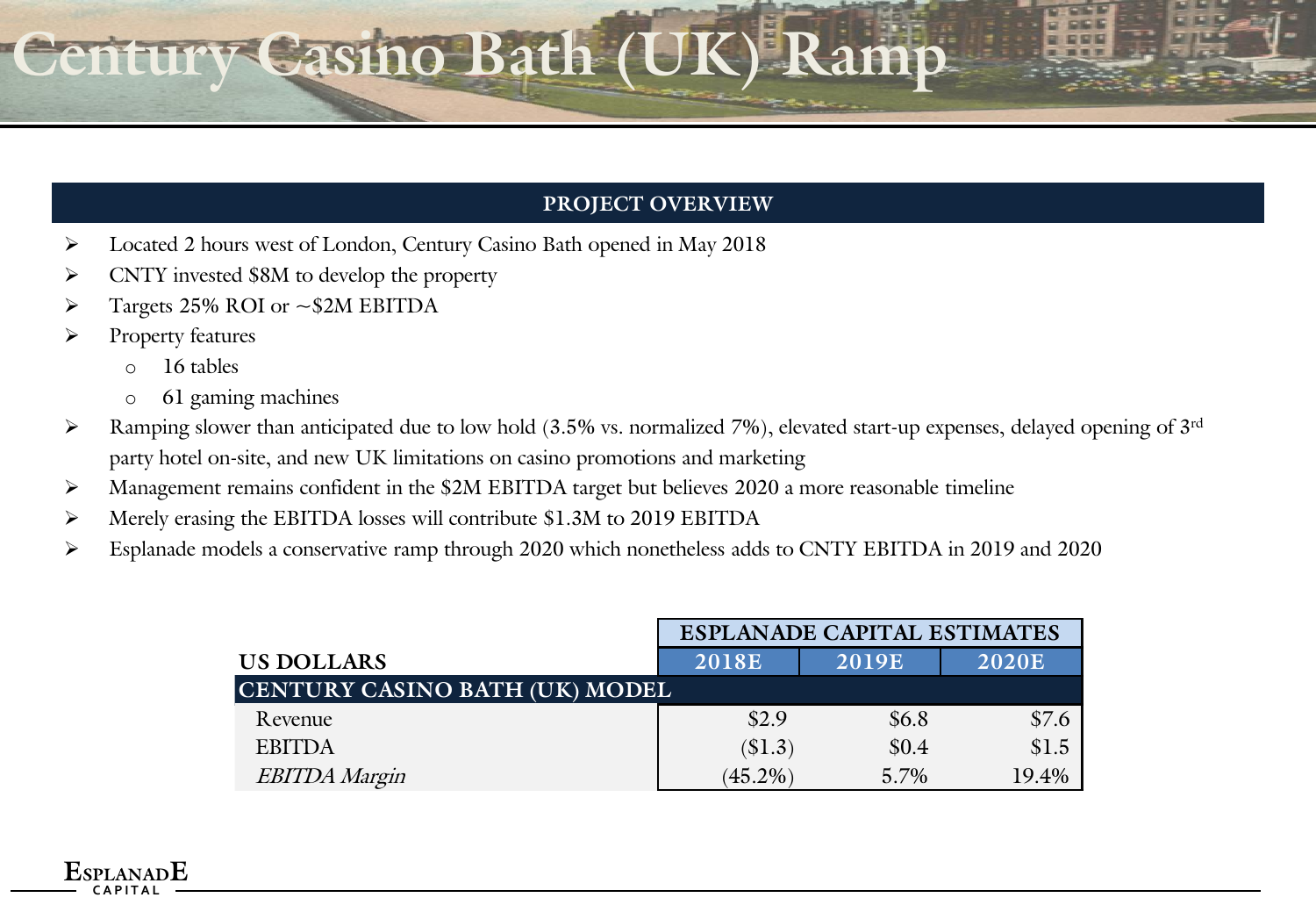**2019 EBITDA Rebound**

2018E to 2019E EBITDA Walk Strong Rebound on Telegraphed Reversals of Certain 2018 Headwinds and Modest Contribution from New Canada Casino

**IF E E** 



Source : FactSet, Company Reports, Esplanade Capital analysis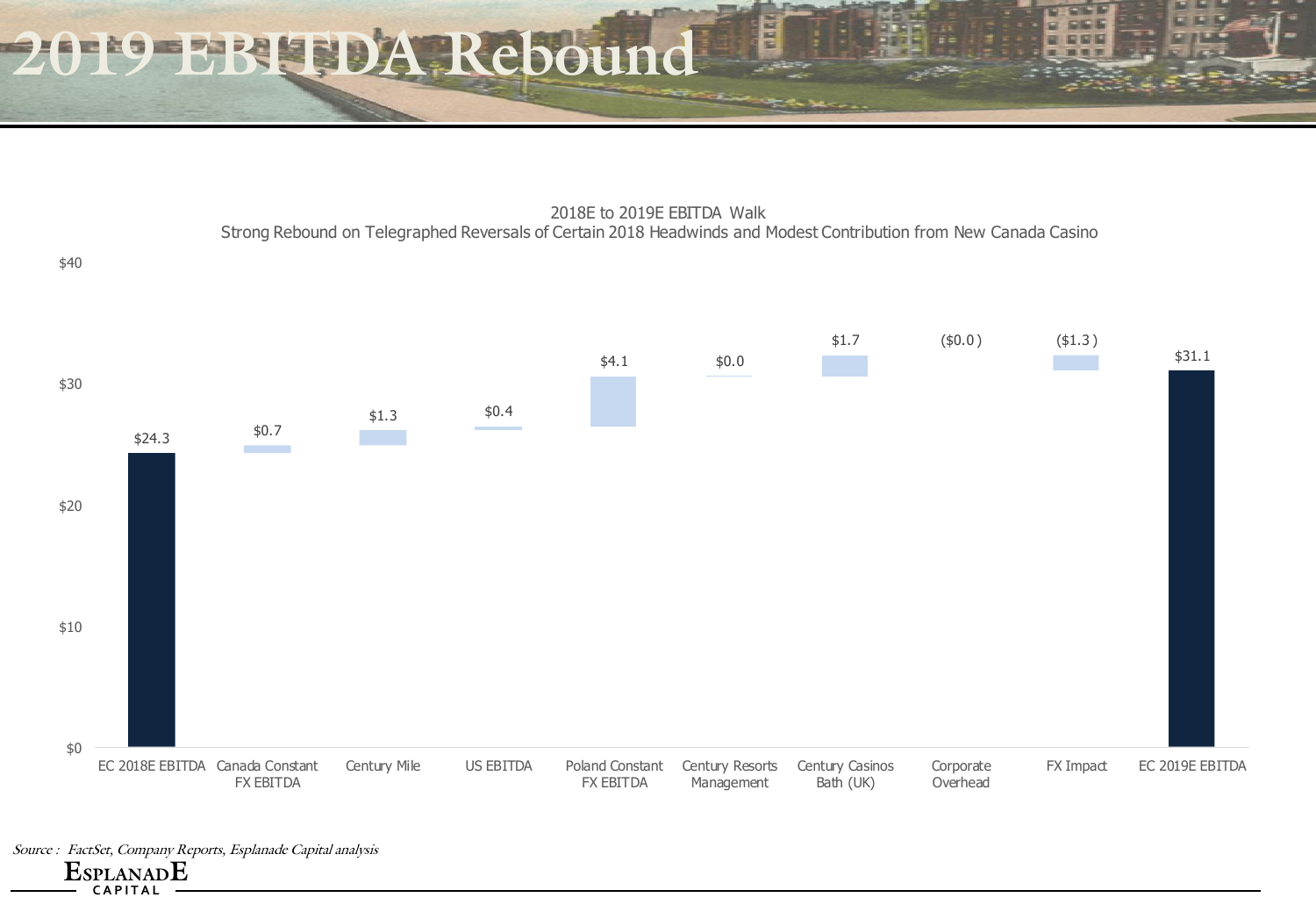# **Sources of Incremental Va**

| Catalyst                              | <b>Details</b>                                                                                                                                                                                                                                                                                                                                                                                                         |
|---------------------------------------|------------------------------------------------------------------------------------------------------------------------------------------------------------------------------------------------------------------------------------------------------------------------------------------------------------------------------------------------------------------------------------------------------------------------|
| Vietnam                               | • Cao Bang province (border to China)<br>• CNTY owns 51% of a HKG company for modest \$560,000 investment, which has<br>agreements to manage the resort and buy a 51% stake for \$3.5M in the casino / hotel property<br>• Currently small, low-standard hotel with 26 electronic games<br>• Plan to upgrade and expand via new restaurant, Karaoke lounge, increase in number and type<br>of games                    |
| Century Casino Bermuda<br>Development | • Currently no casinos despite Bermuda legalizing casino gaming in 2014<br>• In August 2017, submitted an application with Bermuda Casino Gaming Commission to<br>operate a casino at the Hamilton Princess Hotel & Beach Club<br>• Provisional License issued (subject to adoption of certain rules and regulations by the<br>Bermudan government)<br>• Casino with 200 slots and 17 tables and a high-limit VIP area |
| Argentina                             | • Minority stake in Mendoza Central Entertainment which leases slots to Casinos de Mendoza<br>in exchange for 43% of slot revenue<br>Also includes long-term consulting agreement captured under Century Resorts Management<br>$\bullet$<br>line-item<br>Potential gateway into Brazil gaming market should gaming regulations change                                                                                  |

- ➢ We believe CNTY's current undemanding valuation largely ignores several potential sources of value hidden in the CNTY portfolio
- ➢ Esplanade ascribes trivial value (net book carrying value of \$0.8M for Vietnam and \$0 for Bermuda) to these in its low and base case valuation

#### $_{\rm{PI~AMAD}}$ E **C A P I T A L**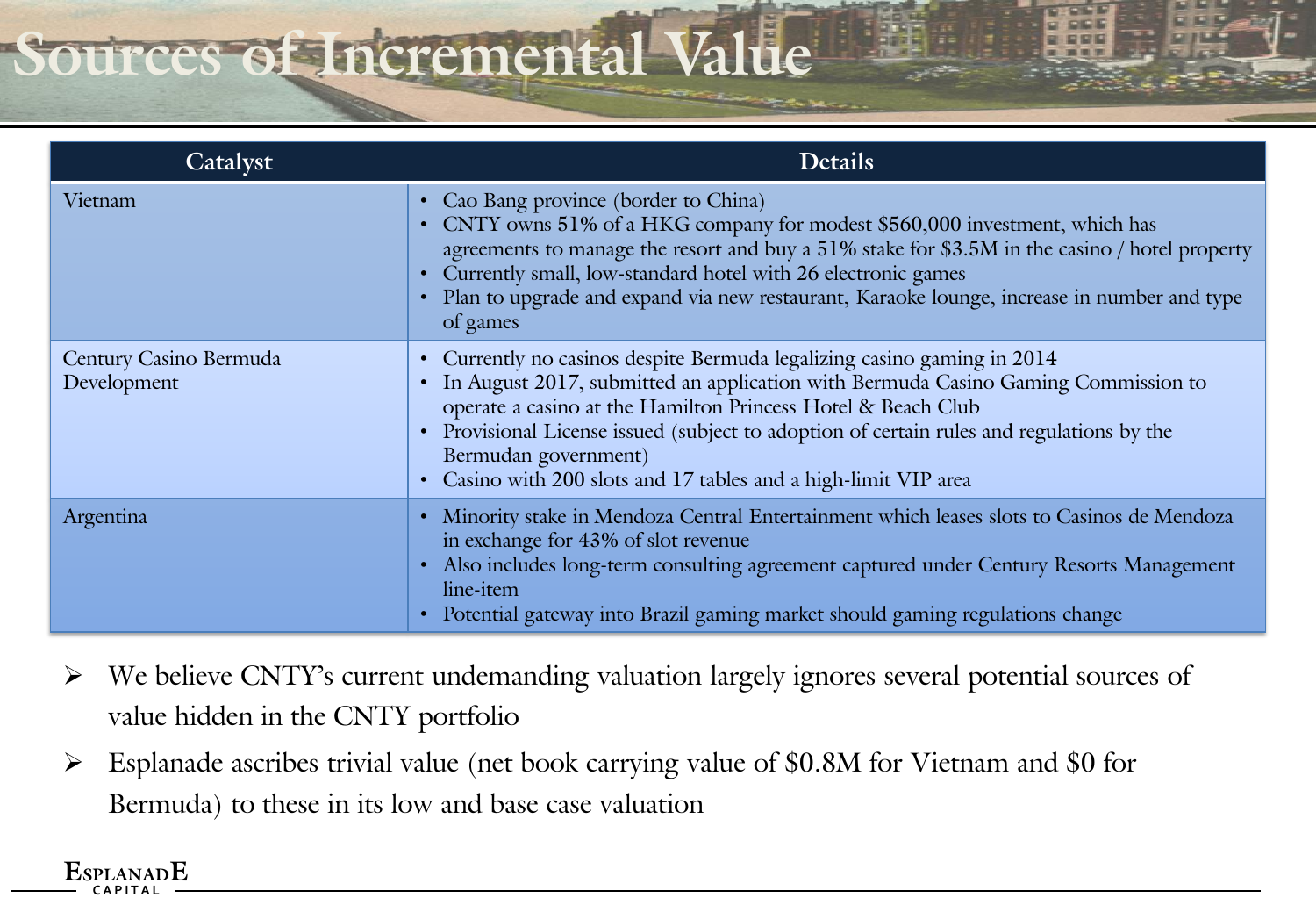# **Relatively and Absolutely Undervalu**

|                                                 |                      |            |                             |                               |                        |                               |                           | 2018E                 | 2019E                 | 2020E                 |
|-------------------------------------------------|----------------------|------------|-----------------------------|-------------------------------|------------------------|-------------------------------|---------------------------|-----------------------|-----------------------|-----------------------|
| <b>USD</b>                                      | <b>Market</b><br>Cap | <b>TEV</b> | <b>TTM</b><br><b>EBITDA</b> | <b>2018E</b><br><b>EBITDA</b> | 2019E<br><b>EBITDA</b> | <b>2020E</b><br><b>EBITDA</b> | TTM TEV/<br><b>EBITDA</b> | TEV/<br><b>EBITDA</b> | TEV/<br><b>EBITDA</b> | TEV/<br><b>EBITDA</b> |
| SMALL CAP REGIONAL GAMING                       |                      |            |                             |                               |                        |                               |                           |                       |                       |                       |
| <b>GDEN</b>                                     | \$448.4              | \$1,285.4  | \$147.6                     | \$171.4                       | \$196.2                | \$212.9                       | 8.7x                      | 7.5x                  | 6.6x                  | 6.0x                  |
| <b>MCRI</b>                                     | \$682.5              | \$717.1    | \$56.7                      | \$62.6\$                      | \$76.3                 | \$98.1                        | 12.6x                     | 11.5x                 | 9.4x                  | 7.3x                  |
| <b>FLL</b>                                      | \$54.4               | \$133.8    | \$15.0                      | \$17.2                        | \$20.1                 | \$22.3                        | 8.9x                      | 7.8x                  | 6.7x                  | 6.0x                  |
| <b>DDE</b>                                      | \$51.0               | \$98.5     | \$9.1                       |                               |                        |                               | 10.8x                     |                       |                       |                       |
| Weighted Average Mean                           | \$1,236.3            | \$2,234.7  | \$228.5                     | \$251.1                       | \$292.6                | \$333.4                       | 9.8x                      | 8.9x                  | 7.6x                  | 6.7x                  |
| Mean                                            |                      |            |                             |                               |                        |                               | 10.3x                     | 8.9x                  | 7.5x                  | 6.4x                  |
| Median                                          |                      |            |                             |                               |                        |                               | 9.8x                      | 7.8x                  | 6.7x                  | 6.0x                  |
|                                                 |                      |            |                             |                               |                        |                               |                           |                       |                       |                       |
| CANADIAN & OTHER INTERNATIONAL CASINO OPERATORS |                      |            |                             |                               |                        |                               |                           |                       |                       |                       |
| GC-CA                                           | \$2,096.9            | \$2,296.3  | \$302.5                     | \$280.5                       | \$322.7                | \$347.7                       | 7.6x                      | 8.2x                  | 7.1x                  | 6.6x                  |
| GH-CA                                           | \$166.8              | \$182.5    | \$22.8                      | \$20.5                        | \$19.8                 | \$20.6                        | 8.0x                      | 8.9x                  | 9.2x                  | 8.8x                  |
| Weighted Average Mean                           | \$2,263.8            | \$2,478.8  | \$325.4                     | \$301.0                       | \$342.4                | \$368.4                       | 7.6x                      | 8.2x                  | 7.2x                  | 6.7x                  |
| Mean                                            |                      |            |                             |                               |                        |                               | 7.8x                      | 8.5x                  | 8.2x                  | 7.7x                  |
|                                                 |                      |            |                             |                               |                        |                               |                           |                       |                       |                       |
| <b>RNK-GB</b>                                   | \$692.0              | \$704.1    | \$149.2                     | \$156.1                       | \$149.7                | \$155.0                       | 4.7x                      | 4.5x                  | 4.7x                  | 4.5x                  |
| <b>GVC-GB</b>                                   | \$5,079.3            | \$7,418.7  | \$409.3                     | \$934.5                       | \$838.7                | \$909.0                       | 18.1x                     | 7.9x                  | 8.8x                  | 8.2x                  |
| Weighted Average Mean                           | \$5,771.3            | \$8,122.8  | \$558.5                     | \$1,090.6                     | \$988.4                | \$1,063.9                     | 10.3x                     | 7.4x                  | 8.2x                  | 7.6x                  |
| Mean                                            |                      |            |                             |                               |                        |                               | 11.4x                     | 6.2x                  | 6.8x                  | 6.4x                  |
|                                                 |                      |            |                             |                               |                        |                               |                           |                       |                       |                       |
| <b>CNTY VALUATION BASED ON CONSENSUS</b>        |                      |            |                             |                               |                        |                               |                           |                       |                       |                       |
| CNTY(1)                                         | \$202.1              | \$214.6    | \$23.0                      | \$24.5                        | \$35.7                 | \$44.4                        | 9.3x                      | 8.8x                  | 6.0x                  | 4.8x                  |
| $(1)$ Consensus                                 |                      |            |                             |                               |                        |                               |                           |                       |                       |                       |

➢ Trading at 4.8X Consensus 2020E EBITDA (incorporating annualized impact of Century Mile, Casinos Poland, and Century Casino Bath) versus peers trading  $\sim 6.0X - 8.5X$ , CNTY carries a very undemanding valuation particularly considering strong visibility for organic EBITDA growth through 2020

**ESPLANADE C A P I T A L** Source : FactSet, Company Reports, Esplanade Capital analysis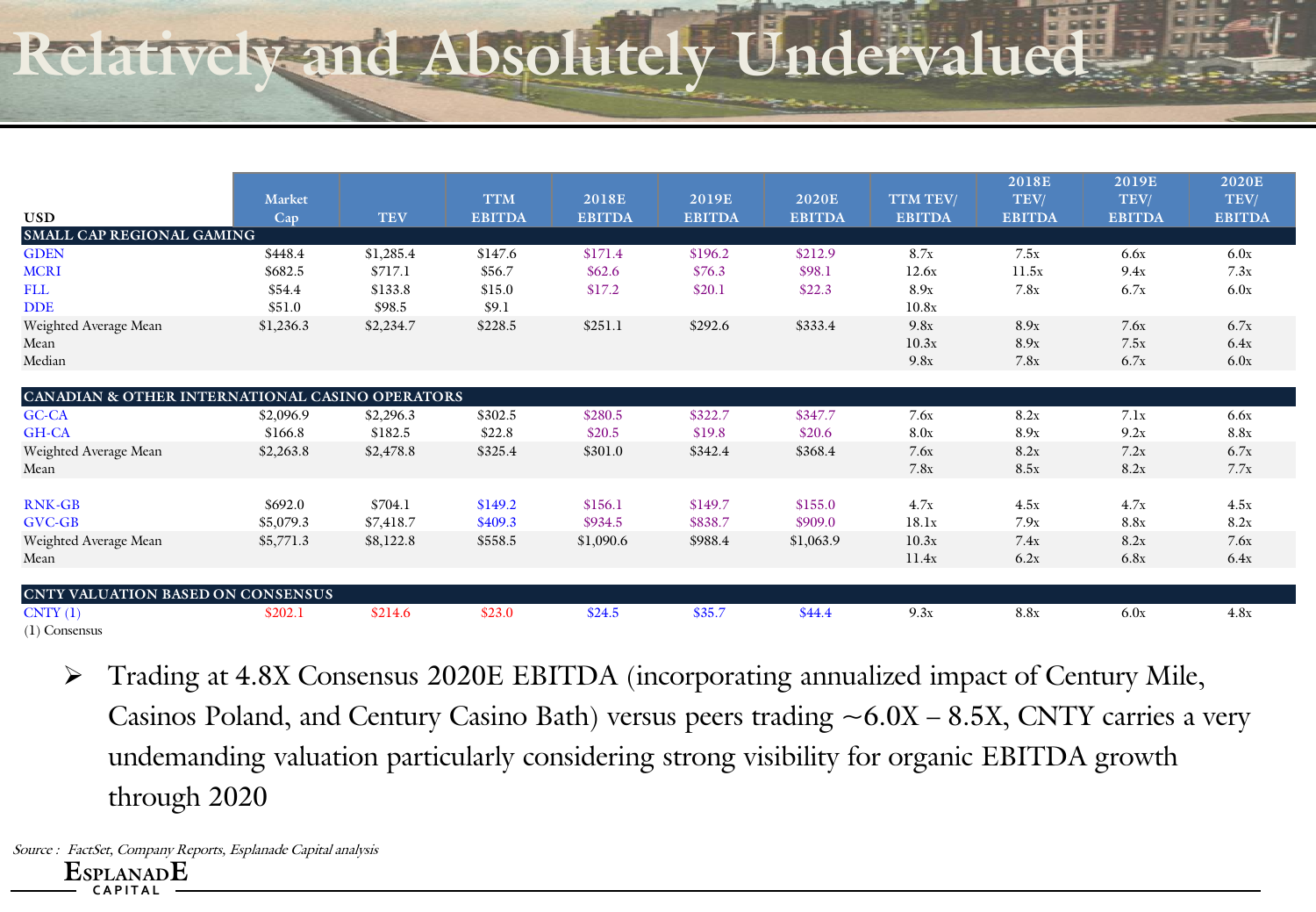# **Proprietary Property-Level Valuation**

| SUM OF THE PARTS - USD                                                                   |                   |            | <b>STEADY-STATE EBITDA</b> |                                              |      | <b>TARGET MULTIPLE</b> |             |               | VALUE         |              |                                                                                                  |
|------------------------------------------------------------------------------------------|-------------------|------------|----------------------------|----------------------------------------------|------|------------------------|-------------|---------------|---------------|--------------|--------------------------------------------------------------------------------------------------|
|                                                                                          | <b>TTM EBITDA</b> | Low        | <b>Base</b>                | High                                         | Low  | <b>Base</b>            | <b>High</b> | Low           | <b>Base</b>   | <b>High</b>  | <b>NOTES</b>                                                                                     |
| Century Casino & Hotel, Edmonton                                                         | \$7,794           | \$7,794    | \$7,794                    | \$7,562                                      | 7.7x | 8.2x                   | 8.5x        | \$60,185      | \$63,716      | \$64,614     | Low/Base/High - TTM/EC 2020E - Mult - GC/GH TTM/18E/19E/20E                                      |
| Century Casino St. Albert                                                                | \$2,612           | \$2,612    | \$2,612                    | \$2,649                                      | 7.7x | 8.2x                   | 8.5x        | \$20,166      | \$21,349      | \$22,638     | Low/Base/High - TTM/EC 2020E - Mult - GC/GH TTM/18E/19E/20E                                      |
| Century Casino, Calgary                                                                  | \$618             | \$618      | \$618                      | Р<br>\$865                                   | 7.7x | 8.2x                   | 8.5x        | \$4,772       | \$5,052       | \$7,395      | Low/Base/High - TTM/2016-20 max - Mult - GC/GH TTM/18E/19E/20E                                   |
| Century Downs Racetrack & Casino                                                         | \$8,136           | \$8,136    | \$8,136                    | \$8,751                                      | 7.7x | 8.2x                   | 8.5x        | \$62,823      | \$66,509      | \$74,773     | Low/Base/High - TTM/EC 2020E -Mult - GC/GH TTM/18E/19E/20E                                       |
| Century Bets!                                                                            | \$293             | \$293      | \$293                      | \$339                                        | 7.7x | 8.2x                   | 8.5x        | \$2,266       | \$2,399       | \$2,897      | Low/Base/High - 2016-20 max - Mult - GC/GH TTM/18E/19E/20E                                       |
| Century Mile                                                                             | \$0               | \$8,264    | \$10,132                   | \$12,000                                     | 7.7x | 8.2x                   | 8.5x        | \$63,815      | \$82,829      | \$102,540    | Low/Base/High - EC 2020E/Midpoint EC & Target/CNTY stated target                                 |
| Total Canada                                                                             | \$19,453          | \$27,717   | \$29,585                   | \$32,166                                     | 7.7x | 8.2x                   | 8.5x        | \$214,027     | \$241,854     | \$274,856    |                                                                                                  |
|                                                                                          |                   |            |                            |                                              |      |                        |             |               |               |              |                                                                                                  |
| Century Casino & Hotel, Central City                                                     | \$3,777           | \$3,800    | \$3,897                    | \$3,996                                      | 7.0x | 7.3x                   | 9.4x        | \$26,599      | \$28,479      | \$37,550     | Low/Base/High - EC 18/19/20E Mult - Bronco Billy's (7.0X)/MCRI 2020E/MCRI 2019E                  |
| Century Casino & Hotel, Cripple Creek                                                    | \$4,318           | \$4,476    | \$4,733                    | \$4,685                                      | 7.0x | 7.3x                   | 9.4x        | \$31,329      | \$34,588      | \$44,030     | Low/Base/High - EC 18/19/20E Mult - Bronco Billy's (7.0X)/MCRI 2020E/MCRI 2019E                  |
| <b>Total United States</b>                                                               | \$8,095           | \$8,275    | \$8,631                    | \$8,681                                      | 7.0x | 7.3x                   | 9.4x        | \$57,928      | \$63,068      | \$81,580     |                                                                                                  |
|                                                                                          |                   |            |                            |                                              |      |                        |             |               |               |              |                                                                                                  |
| Casinos Poland                                                                           | \$4,162           | \$8,121    | \$9,051                    | \$10,068                                     | 8.1x | 8.6x                   | 9.1x        | \$65,778      | \$77,840      | \$91,620     | Low/Base/High -2016A/2019E/2020E - multiple based on TWOC take-out at 9.1X TTM EBITDA in 04/2018 |
| Century Resorts Management (Cruise)                                                      | \$311             | \$311      | \$578                      | \$592                                        | 7.0x | 7.5x                   | 8.0x        | \$2,177       | \$4,337       | \$4,735      | Low/Base/High -TTM/2019E/2020E - segment stagnating - 2020E/ RCL/NCLH mults                      |
| Century Casino Bath                                                                      | ( \$1, 210]       | \$382      | \$1,477                    | \$2,000                                      | 6.2x | 6.5x                   | 6.8x        | \$2,377       | \$9,600       | \$13,549     | Low/Base/High -2019E/2020E/CNTY target - opened in late May 2018 - Mult - RNK/GVC 18E/19E/20E    |
| Corporate Expense                                                                        | (\$7,807          | ( \$7,807) | ( \$7,807)                 | ( \$7,807)                                   | 8.8x | 6.0x                   | 4.8x        | ( \$68, 344)  | ( \$46, 915)  | (\$37,690)   | Low/Base/High -CONSENSUS 2018E/2019E/2020E                                                       |
| <b>Total CNTY</b>                                                                        | \$23,004          | \$36,999   | \$41,515                   | \$45,700                                     |      |                        |             | \$273,944     | \$349,784     | \$428,649    |                                                                                                  |
|                                                                                          |                   |            |                            |                                              |      |                        |             |               |               |              |                                                                                                  |
| Book Value of Vietnam JV                                                                 |                   |            |                            |                                              |      |                        |             | \$847         | \$847         | \$20,000     | Announced in April 2018 - 3 year revamp plan with at least \$3.6M from CNTY                      |
| Argentina Slot Leasing JV                                                                |                   |            |                            |                                              |      |                        |             | \$13,333      | \$13,333      | \$25,000     | Legacy management contract                                                                       |
| Bermuda - Hamilton Princess Proposed Management Agreement - 200 slots/17 tables proposed |                   |            |                            |                                              |      |                        |             | \$0           | \$0           | \$15,000     | CNTY on hook for \$5M equipment loan if license approved                                         |
| <b>Enterprise Value</b>                                                                  |                   |            |                            |                                              |      |                        |             | \$288,124     | \$363,964     | \$488,649    |                                                                                                  |
|                                                                                          |                   |            |                            |                                              |      |                        |             |               |               |              |                                                                                                  |
| <b>Unrestricted Cash</b>                                                                 |                   |            |                            |                                              |      |                        |             | \$46,818      | \$46,818      | \$46,818     |                                                                                                  |
| Restricted Cash (EXCLUDES \$3.5M DEPOSITS)                                               |                   |            |                            |                                              |      |                        |             | \$0           | \$0           | \$0          |                                                                                                  |
|                                                                                          |                   |            |                            |                                              |      |                        |             |               |               |              |                                                                                                  |
| <b>BMO Credit Facility</b>                                                               |                   |            |                            |                                              |      |                        |             | $($ \$33,323) | $($ \$33,323) | ( \$33, 323) |                                                                                                  |
| Century Mile Remaining CAPEX                                                             |                   |            |                            |                                              |      |                        |             | ( \$18,400)   | ( \$18,400)   | (\$18,400)   | \$46.4M project with \$28M spent through Q3 18                                                   |
| <b>Casinos Poland Credit Facilities</b>                                                  |                   |            |                            |                                              |      |                        |             | ( \$2, 291)   | ( \$2, 291)   | ( \$2, 291)  |                                                                                                  |
| Century Casinos Bath                                                                     |                   |            |                            |                                              |      |                        |             | ( \$2,607)    | ( \$2,607)    | ( \$2,607)   |                                                                                                  |
| Capital Leases (Alberta properties)                                                      |                   |            |                            |                                              |      |                        |             | ( \$253)      | (\$253)       | ( \$253)     |                                                                                                  |
| Long-term Land Lease Century Downs                                                       |                   |            |                            |                                              |      |                        |             | ( \$15,061]   | ( \$15,061)   | ( \$15,061)  |                                                                                                  |
| <b>Gross Debt</b>                                                                        |                   |            |                            |                                              |      |                        |             | \$71,935      | \$71,935      | \$71,935     |                                                                                                  |
| Net Debt                                                                                 |                   |            |                            |                                              |      |                        |             | \$25,117      | \$25,117      | \$25,117     |                                                                                                  |
|                                                                                          |                   |            |                            |                                              |      |                        |             |               |               |              |                                                                                                  |
|                                                                                          |                   |            |                            |                                              |      |                        |             |               |               |              |                                                                                                  |
|                                                                                          |                   |            |                            |                                              |      |                        |             |               |               |              |                                                                                                  |
|                                                                                          |                   |            |                            |                                              |      |                        |             |               |               |              |                                                                                                  |
|                                                                                          |                   |            |                            |                                              |      |                        |             |               |               |              |                                                                                                  |
|                                                                                          |                   |            |                            |                                              |      |                        |             |               |               |              |                                                                                                  |
|                                                                                          |                   |            |                            |                                              |      |                        |             |               |               |              |                                                                                                  |
|                                                                                          |                   |            |                            |                                              |      |                        |             |               |               |              |                                                                                                  |
|                                                                                          |                   |            |                            |                                              |      |                        |             |               |               |              |                                                                                                  |
|                                                                                          |                   |            |                            |                                              |      |                        |             |               |               |              | CNTY owns a portfolio of diversified and unique assets worth $\sim$ \$350M in our base case      |
|                                                                                          |                   |            |                            |                                              |      |                        |             |               |               |              |                                                                                                  |
|                                                                                          |                   |            |                            |                                              |      |                        |             |               |               |              |                                                                                                  |
|                                                                                          |                   |            |                            | versus a current enterprise value of ~\$215M |      |                        |             |               |               |              |                                                                                                  |
|                                                                                          |                   |            |                            |                                              |      |                        |             |               |               |              |                                                                                                  |



**ESPLANADE C A P I T A L** Source : FactSet, Company Reports, Esplanade Capital analysis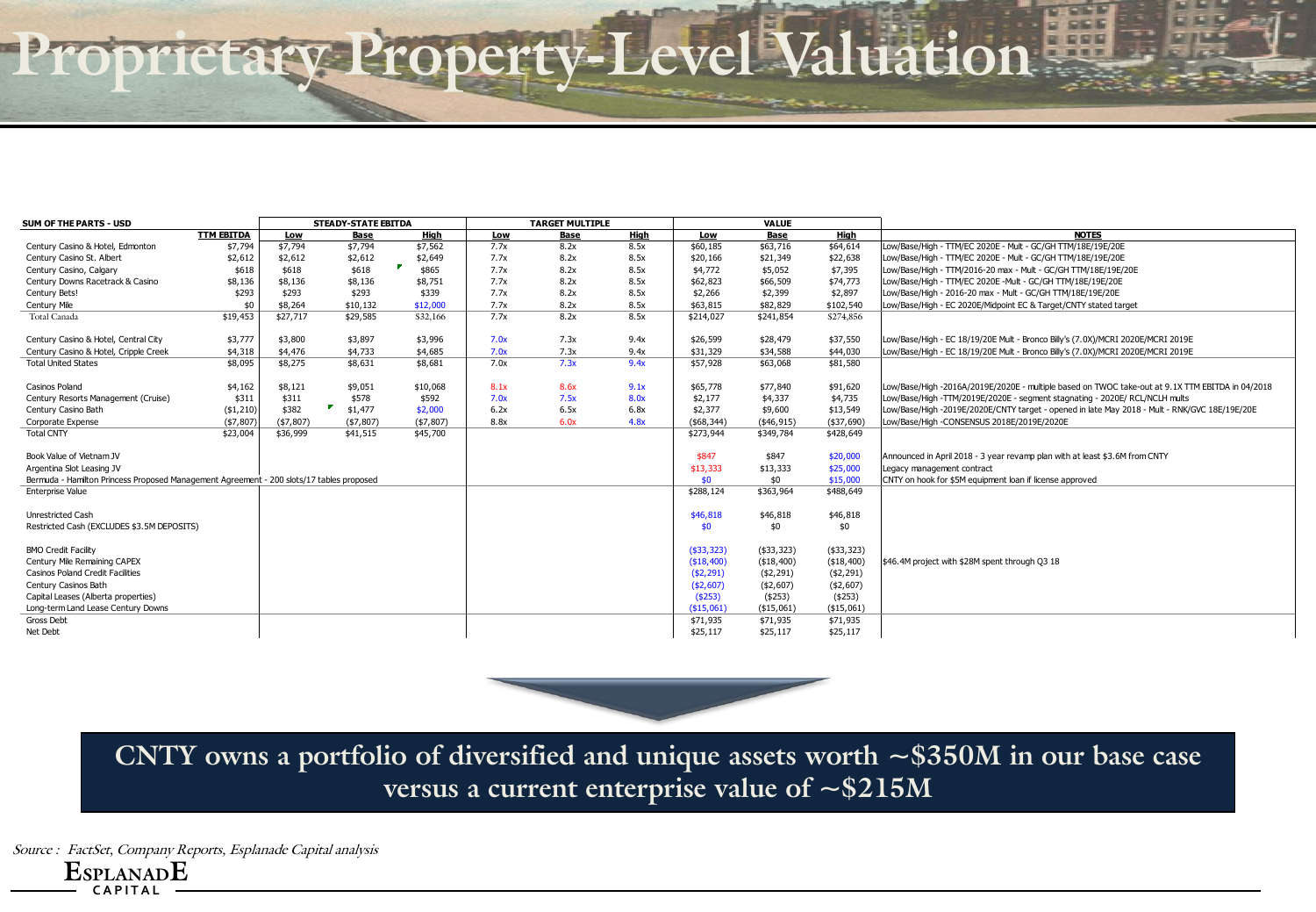# **Esplanade Valuation: ~\$9.50 base case**

| SUM OF THE PARTS - USD                    | <b>CNTY OWN</b>         | <b>VALUE PER CNTY SHARE</b> |             |             |  |  |  |
|-------------------------------------------|-------------------------|-----------------------------|-------------|-------------|--|--|--|
|                                           | $\mathbf{0}/\mathbf{0}$ | Low                         | <b>Base</b> | <b>High</b> |  |  |  |
| Century Casino & Hotel, Edmonton          | 100.0%                  | \$2.01                      | \$2.12      | \$2.15      |  |  |  |
| Century Casino St. Albert                 | 100.0%                  | \$0.67                      | \$0.71      | \$0.75      |  |  |  |
| Century Casino, Calgary                   | 100.0%                  | \$0.16                      | \$0.17      | \$0.25      |  |  |  |
| Century Downs Racetrack & Casino          | 75.0%                   | \$1.57                      | \$1.66      | \$1.87      |  |  |  |
| Century Bets!                             | 75.0%                   | \$0.06                      | \$0.06      | \$0.07      |  |  |  |
| Century Mile                              | 100.0%                  | \$2.13                      | \$2.76      | \$3.42      |  |  |  |
| <b>Total Canada</b>                       |                         | \$6.59                      | \$7.49      | \$8.52      |  |  |  |
| Century Casino & Hotel, Central City      | 100.0%                  | \$0.89                      | \$0.95      | \$1.25      |  |  |  |
| Century Casino & Hotel, Cripple Creek     | 100.0%                  | \$1.04                      | \$1.15      | \$1.47      |  |  |  |
| <b>Total United States</b>                |                         | \$1.93                      | \$2.10      | \$2.72      |  |  |  |
| Casinos Poland                            | 66.7%                   | \$1.46                      | \$1.73      | \$2.04      |  |  |  |
| Century Resorts Management (Cruise)       | 100.0%                  | \$0.07                      | \$0.14      | \$0.16      |  |  |  |
| Century Casino Bath                       | 100.0%                  | \$0.08                      | \$0.32      | \$0.45      |  |  |  |
| Corporate Expense                         | 100.0%                  | (\$2.28)                    | (\$1.56)    | (\$1.26)    |  |  |  |
| <b>Total CNTY</b>                         |                         | \$7.86                      | \$10.23     | \$12.63     |  |  |  |
| Book Value of Vietnam JV                  | 51.0%                   | \$0.01                      | \$0.01      | \$0.34      |  |  |  |
| Argentina Slot Leasing JV                 | 7.5%                    | \$0.03                      | \$0.03      | \$0.06      |  |  |  |
| Bermuda - Hamilton Princess Proposed Mana | 100.0%                  | \$0.00                      | \$0.00      | \$0.50      |  |  |  |
| <b>Enterprise Value</b>                   |                         | \$7.91                      | \$10.27     | \$13.53     |  |  |  |
| Unrestricted Cash                         | 100.0%                  | \$1.56                      | \$1.56      | \$1.56      |  |  |  |
| Restricted Cash (EXCLUDES \$3.5M DEPOSIT  | 100.0%                  | \$0.00                      | \$0.00      | \$0.00      |  |  |  |
| <b>BMO Credit Facility</b>                | 100.0%                  | ( \$1.11)                   | ( \$1.11)   | $($ \$1.11) |  |  |  |
| Century Mile Remaining CAPEX              | 100.0%                  | (\$0.61)                    | (\$0.61)    | (\$0.61)    |  |  |  |
| <b>Casinos Poland Credit Facilities</b>   | 66.7%                   | (\$0.05)                    | (\$0.05)    | (\$0.05)    |  |  |  |
| Century Casinos Bath                      | 100.0%                  | (\$0.09)                    | (\$0.09)    | (\$0.09)    |  |  |  |
| Capital Leases (Alberta properties)       | 100.0%                  | (\$0.01)                    | (\$0.01)    | (\$0.01)    |  |  |  |
| Long-term Land Lease Century Downs        | 75.0%                   | (\$0.38)                    | (\$0.38)    | (\$0.38)    |  |  |  |
| Gross Debt                                |                         | \$2.25                      | \$2.25      | \$2.25      |  |  |  |
| Net Debt                                  |                         | \$0.69                      | \$0.69      | \$0.69      |  |  |  |
| <b>Equity Value</b>                       |                         | \$7.22                      | \$9.59      | \$12.85     |  |  |  |
| Upside / (Downside)                       |                         | 7.2%                        | 42.2%       | 90.6%       |  |  |  |